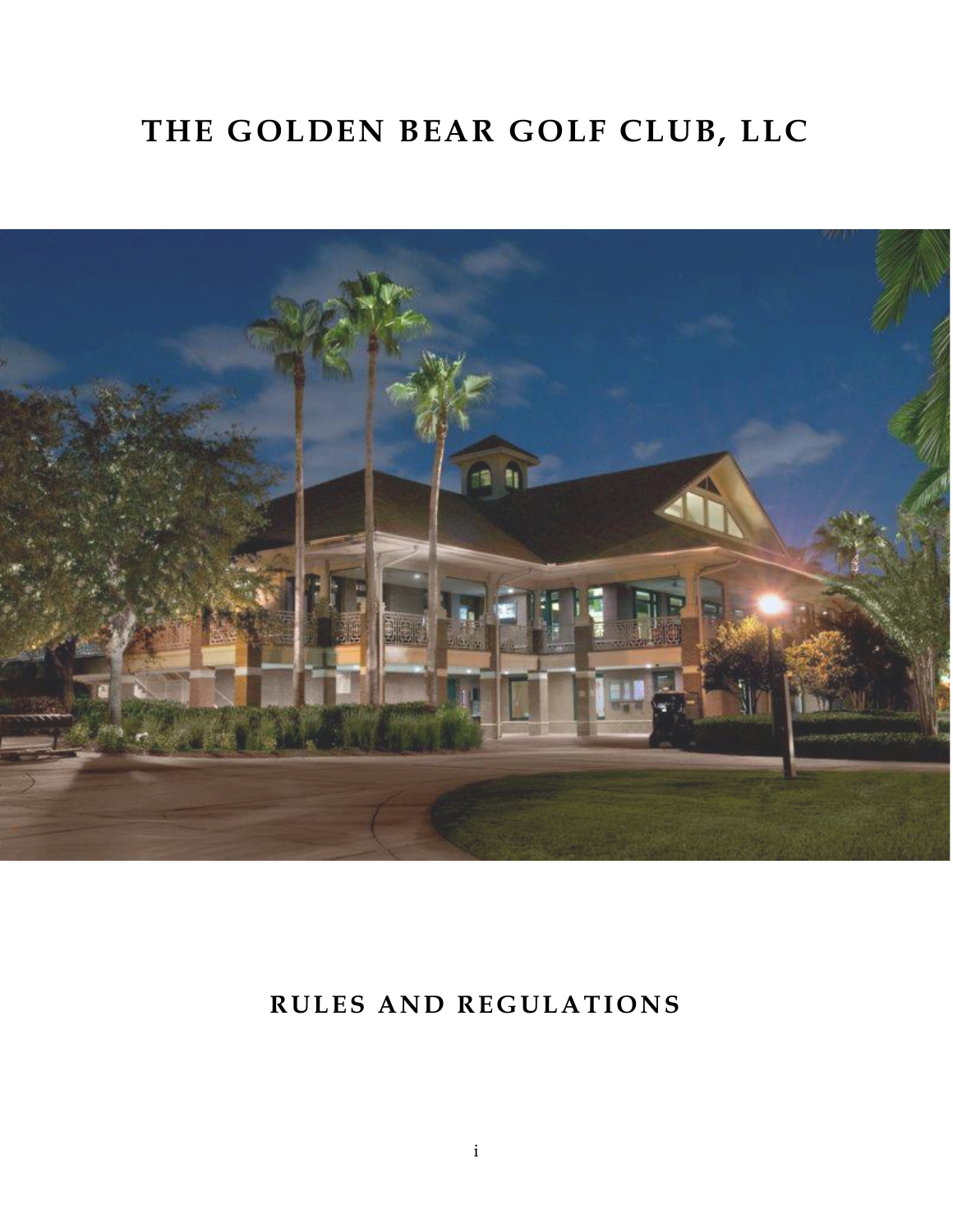

# The Golden Bear Golf Club, LLC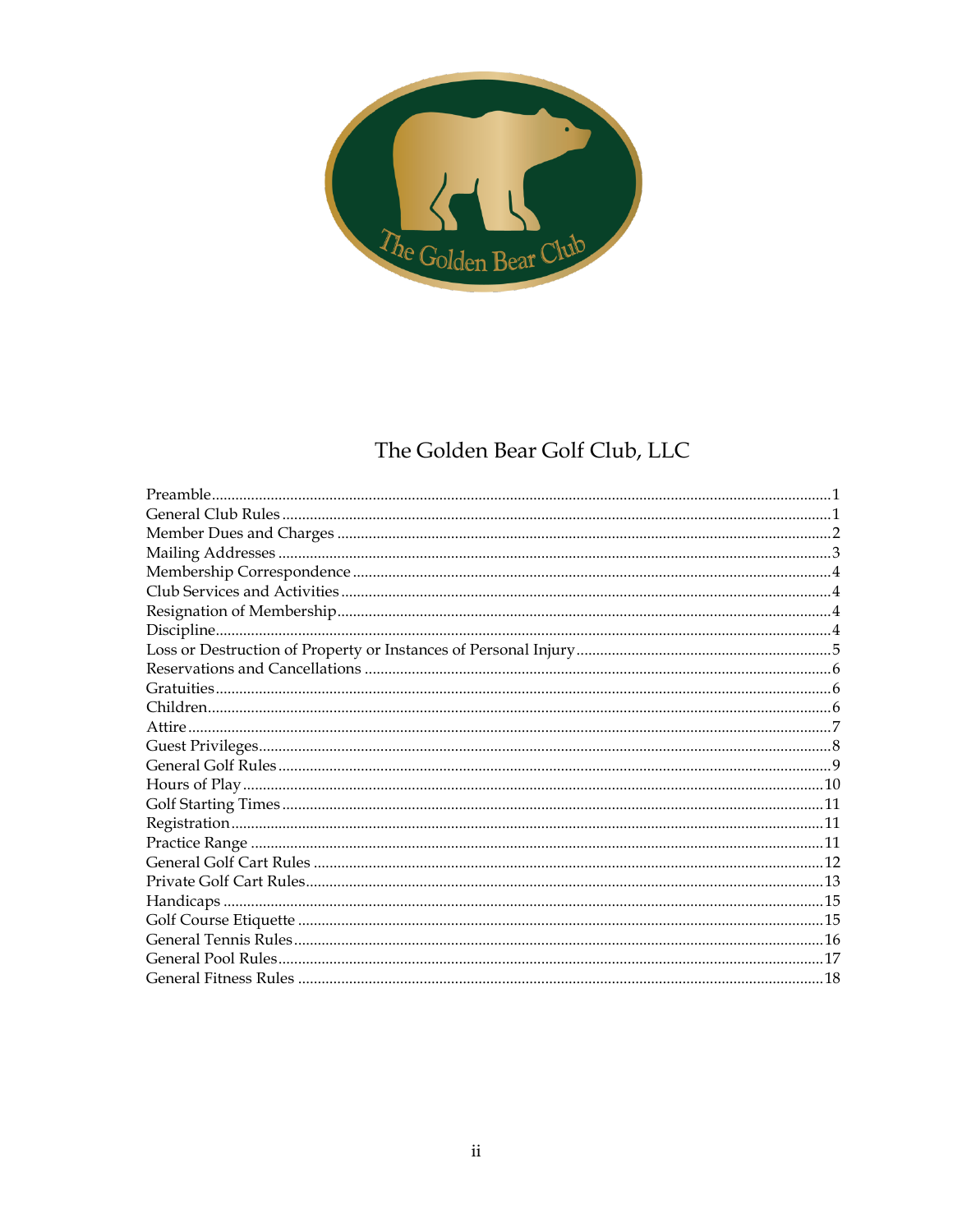#### **P R E A M B L E**

These Rules and Regulations are established by the Club to protect the Club Facilities and to promote the health, safety, welfare, and enjoyment of the Members, their families and guests and all other persons using the Club Facilities. The Club may amend these Rules and Regulations when necessary, and publish supplemental "House Rules" pamphlets that explain, restate, and augment these Rules and Regulations. Such "House Rules" are to be considered part of these Rules and Regulations.

#### **G E N E R A L C L U B R U L E S**

- 1. Members, their families and their guests and all persons using the Club Facilities shall abide by all rules and regulations of the Club.
- 2. The Club Facilities shall be open on the days and during the hours as may be established by the Club. Areas of the Club may also be closed for scheduled maintenance and repairs. The Club reserves the right to close the golf course and Clubhouse to hold promotional events and tournaments or to otherwise reserve or restrict use of the Club Facilities. Certain areas of the Club may be designated as "Member only" facilities.
- 3. Alcoholic beverages will not be served, sold or permitted to be consumed, at the Club in any manner prohibited by law. Bringing any outside alcoholic beverages onto Golden Bear Club property is against the law in the state of Florida. The Club reserves the right, in its sole discretion, to refuse service to a Member or guest when that Member or guest appears to be intoxicated.
- 4. All food and beverages consumed at the Club Facilities must be furnished by the Club unless otherwise permitted.
- 5. Banquets All Members requesting to use the Club for private parties are required to read, sign and return a contract outlining banquet guidelines prior to holding the event.
- 6. Employees are permitted to deliver food or alcoholic beverages to locations away from the immediate area of the Clubhouse or other designated areas of the Club only with the permission of the Club.
- 7. Commercial advertisements shall not be posted or circulated in the Club nor shall solicitations of any kind be made on the Club Facilities or upon the Club's stationery without the prior approval of the Club. Other than as permitted in writing by the Club, no petition shall be originated, solicited, circulated, or posted on Club property. Members shall not use the roster or list of Members of the Club for solicitation or commercial purposes.
- 8. Members should not request special personal services from employees of the Club who are on duty or the personal use of the Club's furnishings or equipment, which are not ordinarily available for use by Members.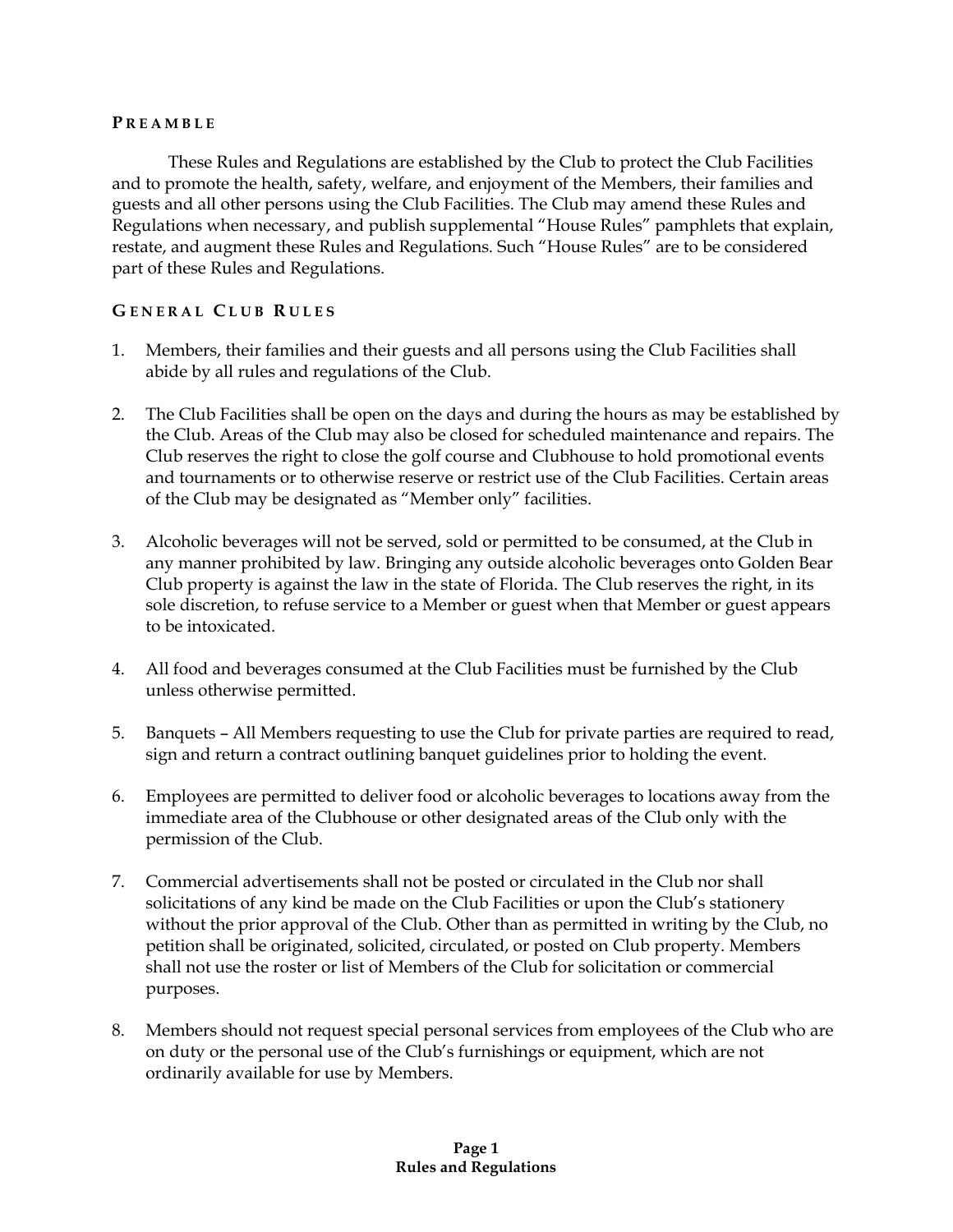- 9. Dogs or other pets (except for Service Dogs) are not permitted on the Club Facilities, including the golf course, the driving range, cart paths, pool and tennis courts. Members and guests are responsible for damage caused by an animal owned by the Member or guest or under the Member's or guest's control.
- 10. If you have a service dog, you must present the proper paperwork to The Golden Bear Club management team before entering the facility with said service dog.
- 11. All complaints, criticisms, or suggestions of any kind relating to any of the operations or facilities of the Club and Club employees may be submitted to the General Manager by phone or via email at (jjenkins@thegoldenbearclub.com)
- 12. Members, their guests and others using the Club Facilities may not abuse any of the Club's employees, verbally or otherwise. All service employees of the Club are under the supervision of the General Manager and no Member or guest shall reprimand or discipline any employee, nor shall they request an employee to leave the Club Facilities for any reason. Any employee not rendering courteous and prompt service should be reported to the management of the Club immediately.
- 13. Violation of any of these rules or conduct in a manner prejudicial to the best interests of the Club will subject the person in violation to disciplinary action by the Club in accordance with these Rules and Regulations.
- 14. In no event shall the Club discriminate against any individual because of the individual's race, color, religion, sex, national origin, age, handicap, or marital status.
- 15. The personnel of the Club will have full authority to enforce these Rules and Regulations and any infractions will be reported to the management of the Club.

# **M E M B E R D U E S A N D C H A R G E S**

- 1. Members' dues will be billed on a monthly basis unless otherwise determined by the Club.
- 2. A Member is entitled to credit and charge privileges at the Club so long as his or her Membership is in good standing and provided the Member has furnished the Club with an approved credit card to which the Member authorizes the Club to charge dues, fees and charges.
- 3. All charges for purchases and services at the Club other than those paid for in cash, if cash payments are permitted, shall be charged to the Member's account with the Club. Membership dues will be billed to the Member for payment by check or credit card. If paid by credit card, these dues, fees, and charges shall be paid to the Club by the credit card company.
- 4. Members will receive either a written statement or an invoice of their monthly charges, which will be charged to their credit card on file or will be expected to be paid by check . If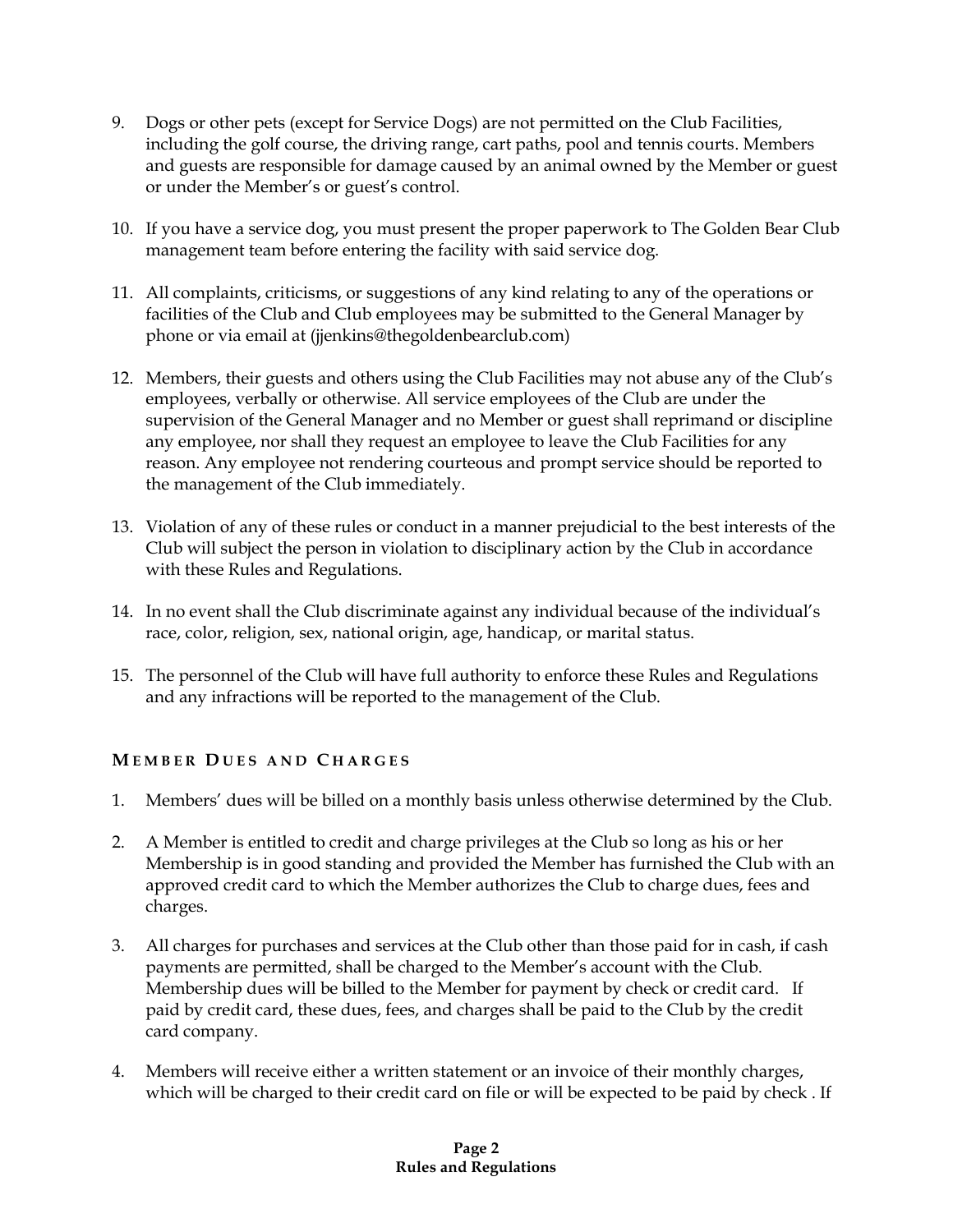a Member chooses to pay by credit card and the credit card company does not pay the charges, then Members agree to promptly pay directly to the Club any amounts not paid by the credit card company upon written notice from the Club. In the event a member fails to pay with five (5) days following the date payment is due, Member shall be charged and shall pay twelve percent (12%) per annum, compounded annually, in the unpaid balance of the amount due and owing.

- 5. After 30 days of non-payment the members account will be suspended and will not be able to use The Golden Bear facility until balance is paid in full.
- 6. Cash is not accepted as a method of payment in the dining rooms in the Club. Cash may be accepted as a method of payment in other areas of the Club.
- 7. If payment in full, including any reinstatement fees owed by a Member, is received prior to the Club's terminating a Membership, the Member making payment shall be reinstated as a Member in good standing.
- 8. In the event a Membership is issued in the name of more than one person, each person shall be jointly and severally liable for all dues, fees and other charges and liabilities associated with Membership.
- 9. If the Club account of any Member is delinquent, the Club may at its option take whatever action it deems necessary to effect collection. If the Club commences any legal action to collect any amount owed by any Member or to enforce any other liability of any Member to the Club, and if judgment is obtained by the Club, the Member shall also be liable for all costs and expenses of such legal action and reasonable attorneys' fees, including any fees required in connection with appellate proceedings.
- 10. All Members are required to meet a **quarterly or annual** food minimum.

# **M A I L I N G A D D R E S S E S**

- 1. Each Member shall be responsible for filing with the Membership Office, in writing, preferably on an Application for Membership or another form provided by the Club, his or her mailing and email addresses and any changes thereto, where the Member wishes all notices and invoices of the Club to be sent. Email is the preferred method of communication between the club and its members. A Member shall be deemed to have received mailings from the Club ten days after they have been mailed to the address on file with the Club. In the absence of an address on file at the Membership Office any Club mailing may be addressed by the General Manager to an address most likely think to cause its prompt delivery.
- 2. The Club must be notified in writing or email of any change of address. Failure to do so shall constitute a waiver of the right to receive Club notices, bulletins and any other communications, and a violation of these Rules and Regulations.
- 3. Statements will be sent Via Email. Please be sure members have an active email on file at all times.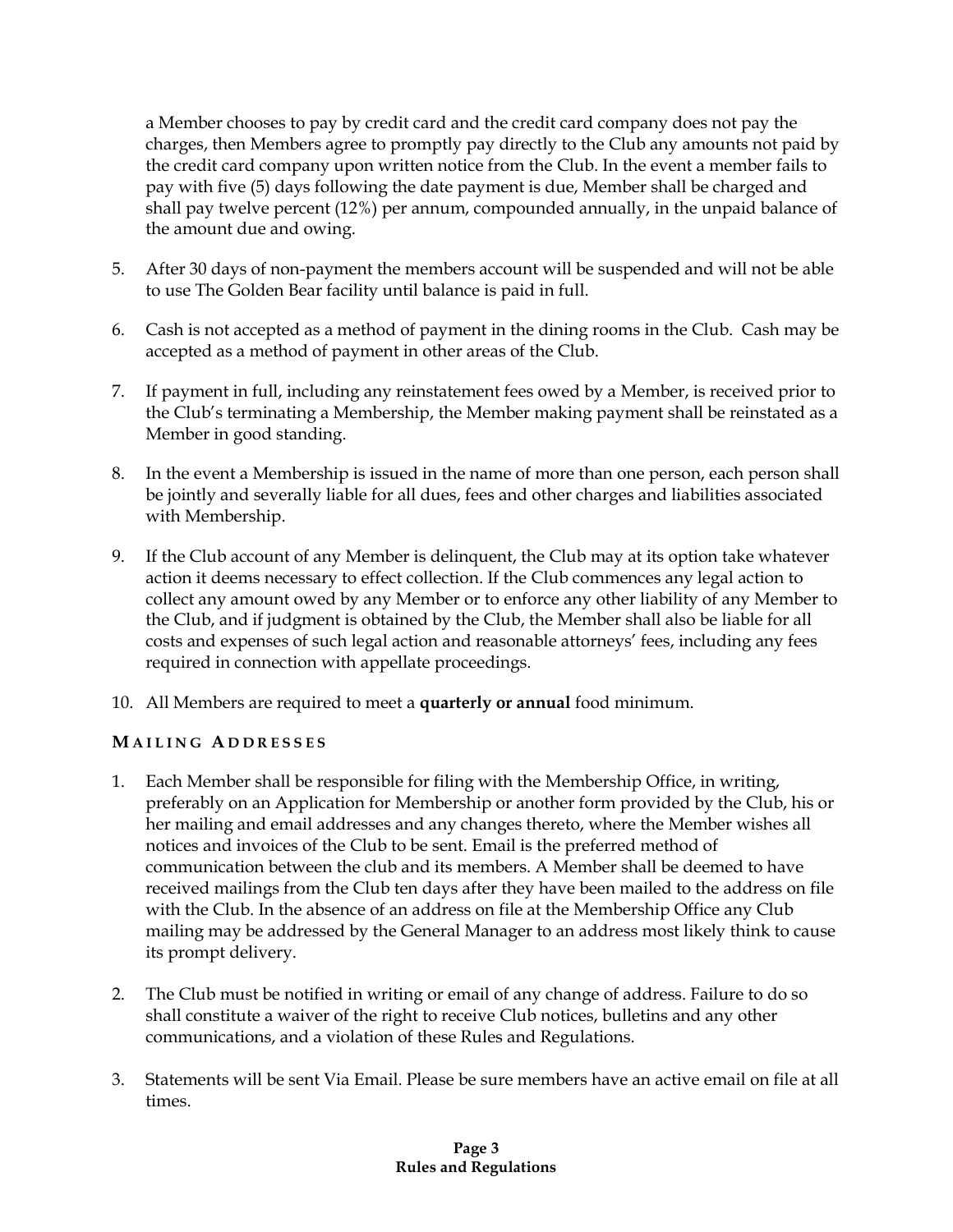#### **M E M B E R S H I P C O R R E S P O N D E N C E**

Complaints or suggestions concerning the management, service, or operation of the Club should be in writing or emailed, signed by the Member and addressed to the General Manager. Errors in billing charges should be directed to the attention of the Accounting Department.

# **C L U B S E R V I C E S A N D A C T I V I T I E S**

- 1. The Club desires to encourage the use of the Club Facilities by Members for private functions. Members are required to make reservations with the appropriate Club personnel for available dates and arrangements.
- 2. Private functions are permitted at the Club only with prior permission of the Club. The individual sponsoring the function shall assume full responsibility for the conduct of guests and the removal of any decor. The sponsor of the function shall be responsible for any damage to the Club Facilities and for the payment of any charges not paid by individuals attending the private function. All food and beverages must be provided by the Club. No food and beverage is allowed to be brought into the Club.
- 3. Special events and functions may be scheduled at the discretion of the Club.
- 4. All Members requesting to use the Club for private parties are required to read, sign and return a contract outlining banquet guidelines, prior to holding the event.

# **R E S I G N A T I O N O F M E M B E R S H I P**

- 1. Subject to the provisions of the Membership agreement, a Member may resign Membership in the Club by delivering written notice of resignation to the Club's Membership Office. A Membership shall be deemed to have been resigned after the term of 12 months' notice.
- 2. Notwithstanding any resignation, the Member and his or her spouse shall remain liable for any amounts unpaid on the Member's Club account, and pursuant to the Membership agreement.

# **D I S C I P L I N E**

1. Members are responsible for their own conduct and for the conduct of their family, Members, and guests. Any Member whose conduct or whose family's or guest's conduct shall be deemed by the Club to be likely to endanger the welfare, safety, harmony or good reputation of the Club or its Members or otherwise improper, may be reprimanded, fined, suspended or expelled from the Club and have all privileges associated with the Membership suspended or terminated by the Club. The Club shall be the sole judge of what constitutes improper conduct, but improper conduct will include, without limitation: (i) failure to meet eligibility for Membership, (ii) submitting false information on the Membership agreement, (iii) allowing his or her Membership number to be used by another person, (iv) failing to pay any amount owed to the Club in a proper and timely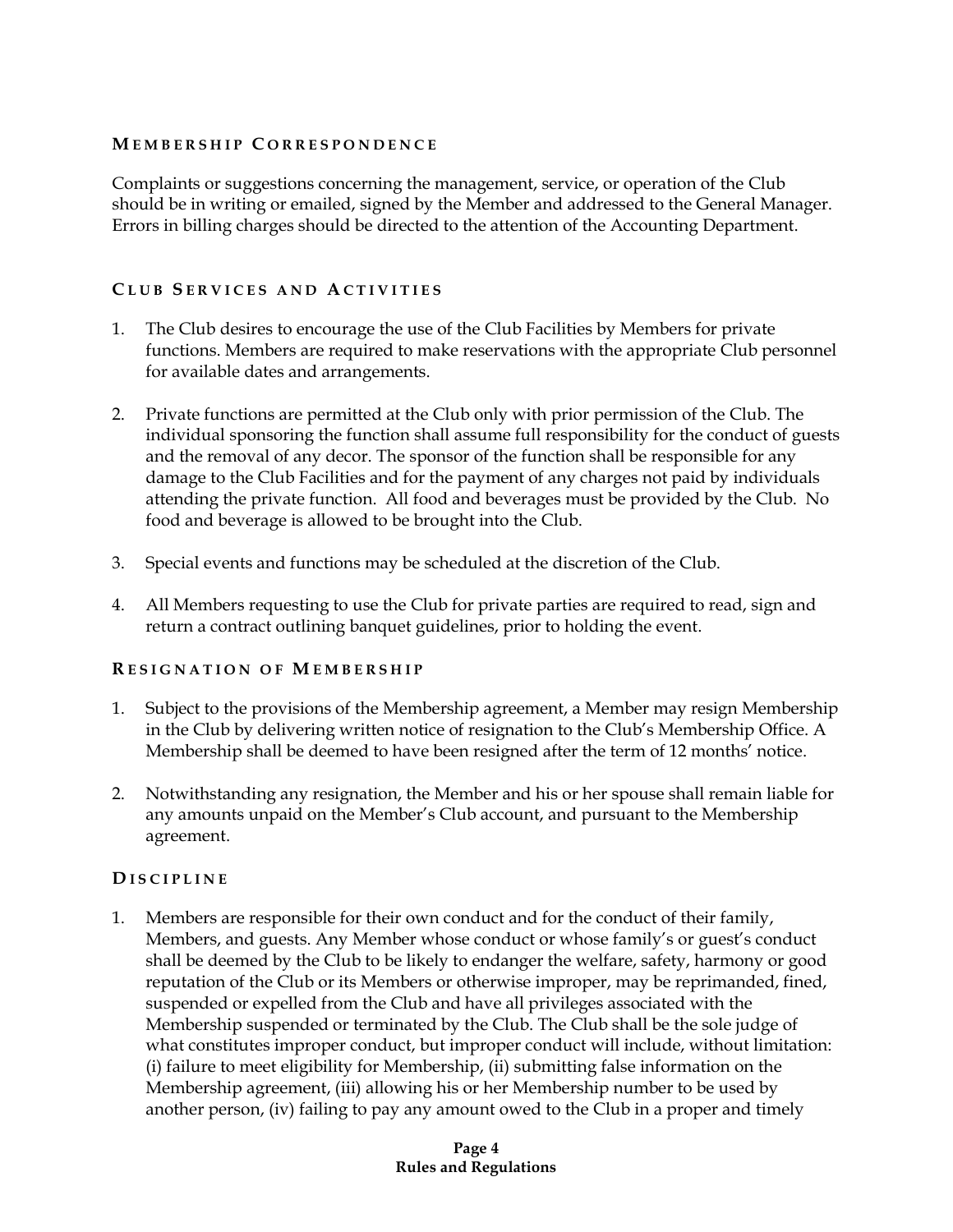manner, (v) failing to abide by the rules and regulations as set forth herein and as established by the Club, (vi) abusing Club personnel or employees, or (vii) acting in a manner incompatible with the standard of conduct of the existing Membership or which would likely injure the reputation of the Members or the Club.

- 2. Any Member accused of improper conduct shall be notified of the Club's proposed disciplinary action and shall be given an opportunity to be heard by the Club to show cause why he or she should not be disciplined. If such Member desires to be heard, the Club shall set a time and date (not less than ten days thereafter) for a hearing. While the Club is considering such complaint, the Member shall enjoy the privileges of the Club. Notwithstanding the foregoing, the Club may, without notice and without a hearing immediately suspend some or all privileges associated with a Membership and/or, after notice terminate, a Member, for failure to pay in a proper and timely manner dues, fees or any other amounts owed to the Club.
- 3. The Club may restrict or suspend some or all of a Member's, family Member's and/or guest's Club privileges. During the restriction or suspension, dues and other charges shall continue to accrue and shall be paid in full prior to reinstatement as a Member in good standing.

# **LOSS OR DESTRUCTION OF PROPERTY OR INSTANCES OF PERSONAL I N J U R Y**

- 1. Each Member as a condition of Membership and each guest as a condition of invitation to the Club Facilities assume sole responsibility for his or her property. The Club shall not be responsible for any loss or damage to any private property used or stored on the Club Facilities, whether in lockers or elsewhere. Any such personal property which may have been left in or on the facilities for 90 days or more without payment of storage thereon may be sold by the Club, with or without notice, at a public or private sale, or may be otherwise disposed of, and the proceeds, if any, may be retained by the Club.
- 2. No person shall remove from the room in which it is placed or from the Club's premises any property or furniture belonging to the Club without proper written authorization. Every Member or guest of the Club shall be liable for any property damage and/or personal injury at the Club, or at any activity or function operated, organized, arranged or sponsored by the Club, caused by the Member, his or her guest or any family Member or by a guest of the Club. In the case of a Member, the cost of such damage shall be charged to the responsible Member's Club account.
- 3. Any Member, family Member, guest or other person who, in any manner, makes use of or accepts the use of any apparatus, appliance, facility, privilege or service whatsoever owned, leased or operated by the Club, including without limitation, the use of golf carts, or who engages in any contest, game, function, exercise, competition or other activity operated, organized, arranged or sponsored by the Club, either on or off the Club's premises, shall do so at his or her own risk. The Member and his or her family Members and guests or other persons shall hold, Golden Bear Golf Club, LLC, its affiliates, their successors and assigns and their respective shareholders, partners, directors, officers, Members, employees,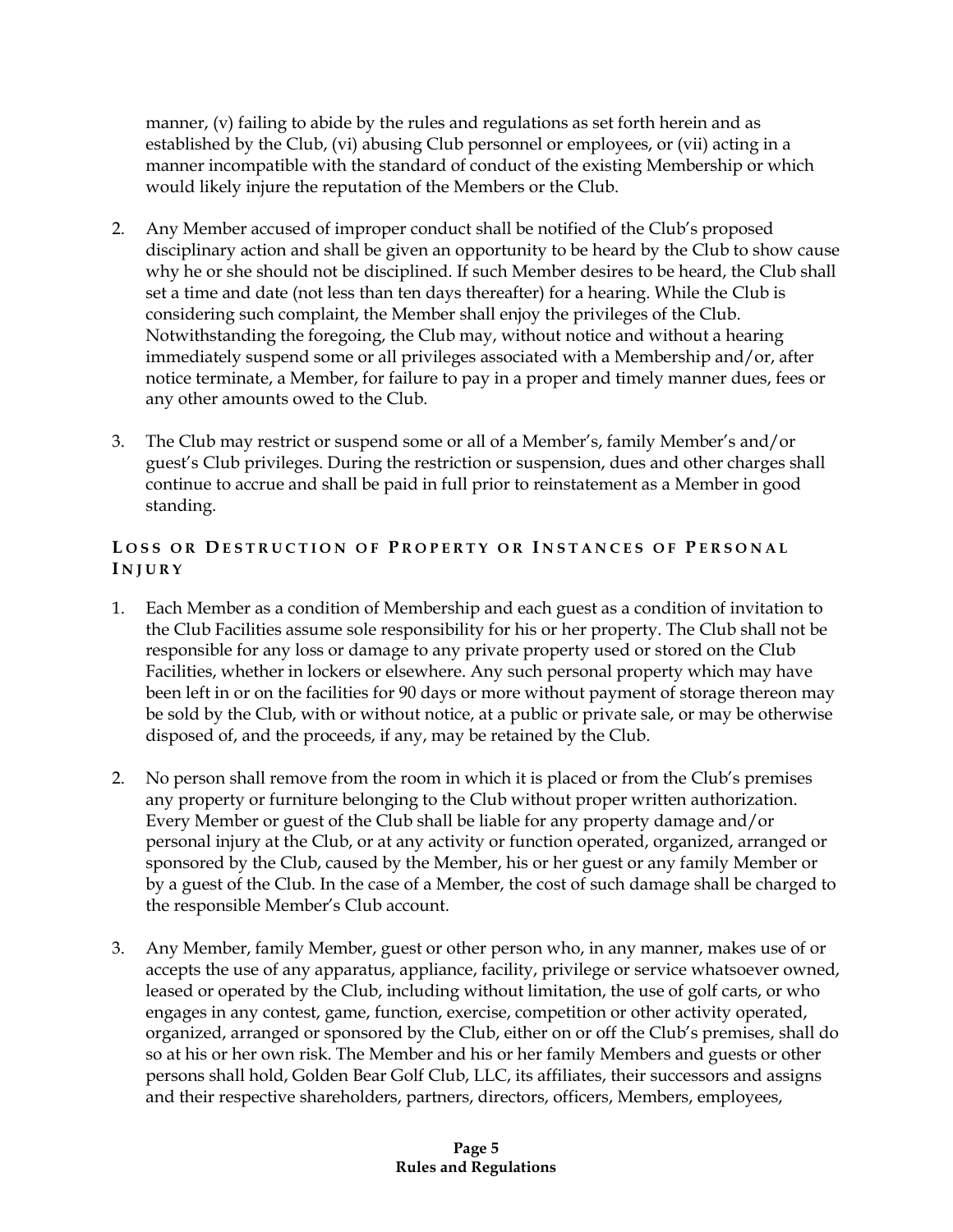representatives, agents and Members of any advisory board or committees (collectively, "Indemnified Parties") harmless from any and all loss, cost, claim, injury, damage or liability sustained or incurred by him or her, resulting therefrom, arising out of or incident to Membership in the Club and/or from any act or omission of any of the Indemnified Parties. Any Member shall have, owe, and perform the same obligation to the Indemnified Parties hereunder in respect to any such loss, cost, claim, injury, damage or liability sustained or incurred by any guest or family Member.

4. Should any party bound by these Rules and Regulations bring suit or arbitration against any of the Indemnified Parties in connection with any event operated, organized, arranged or sponsored by the Club or on any other claim or matter in connection with Membership in the Club, and fail to obtain judgment therein against any one or more of them, said party shall be liable to the prevailing Indemnified Parties for all costs and expenses incurred by them in the defense of such suit or arbitration, including court costs, arbitration costs, and attorneys' and paraprofessionals' fees and expenses through all appellate proceedings.

# **R E S E R V A T I O N S A N D C A N C E L L A T I O N S**

- 1. For all functions of the Club held in the dining rooms of the Club, tables will be assigned on a first-call, first-choice basis. Reservations are preferred in the Nicklaus Restaurant however, the Pointe18 Bar & Grille is on a first come, first served basis unless there is a special event.
- 2. Reservations for banquets or special Member Club events and holidays must be made in advance with the Food and Beverage Director or other designated management personnel. No Member or committee shall plan or set dates for dining room activities without prior approval of the Club. Cancellation fees do apply when cancellation is made within 48 hours of the event. Such cancellations fees will be determined by the club and will not exceed the total cost of the event.

# **G R A T U I T I E S**

- 1. Cash tipping is encouraged for outside golf service personnel.
- 2. Adding gratuity is encouraged for our waiters, waitresses, and bartenders, as there is no automatic gratuity added to their services.
- 3. Beverage cart operators and snack bar personal have an auto gratuity of 15%. Additional gratuity is optional.

# **C H I L D R E N**

- 1. Unless permitted by the Club, children under sixteen years of age are not allowed at the Club Facilities and Club grounds unless accompanied and supervised by an adult.
- 2. Children under the lawful drinking age (21) are not allowed to be seated at the bar or bar island of the Pointe 18 Bar and Grille. Children are permitted to dine in the Pointe18

#### **Page 6 Rules and Regulations**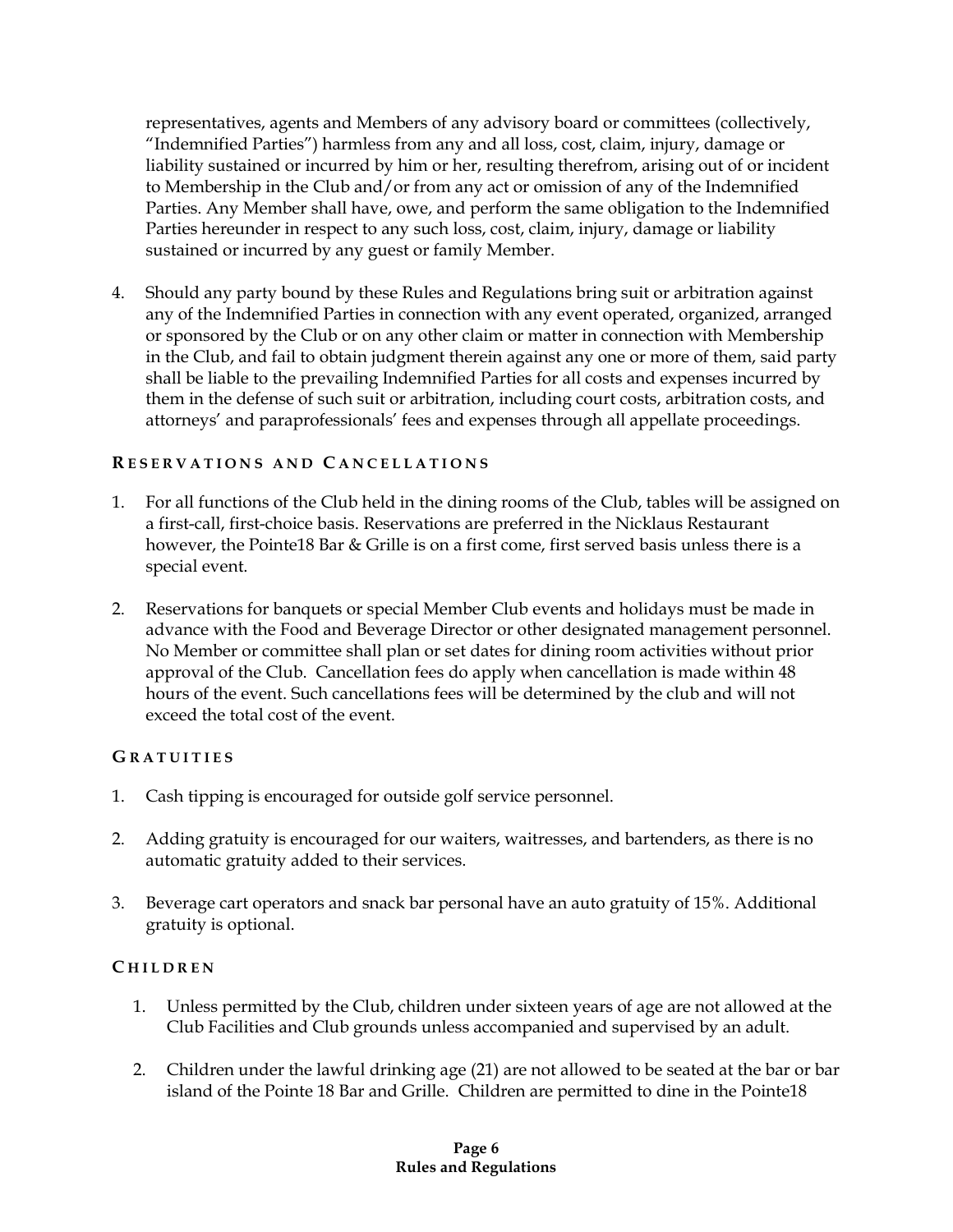Grille area at any time under the supervision of an adult. The Club does reserve the right to hold special "adult s only" dinning events and parties.

- 3. Members are responsible for the conduct and safety of their children when at the Club Facilities.
- 4. Members and family Members must be 18 years of age in order to utilize the fitness center. Children ages 13-17 may use the fitness center on a daily basis between the hours of 3pm – 5pm when accompanied by a parent or approval by club management. Children 12 and under are not allowed in the fitness center.
- 5. Kid's Night activities are designed for children that are 4 and older and must be wellbehaved on their own. Children 3 and under must be accompanied by a parent or guardian.

# **A T T I R E**

It is expected that Members will choose to dress in a fashion befitting the surroundings and atmosphere provided in the setting of the Club. It is also expected that Members will advise their guests of the dress requirements. Shirts must be tucked in and hats must be facing to the front. Children aged 16 and over shall dress in accordance with the adult regulations. Children under the age of 16 must wear neat and tidy clothes.

# **GOLF COURSE AND PRACTICE FACILITY DRESS CODE FOR MEN**

Men are required to wear golf slacks, knickers, or Bermuda length shorts (no shorter than 3" above the knee). An appropriate collared golf shirt which includes mock collars or turtlenecks will be required as well. Shirts must be tucked in at all times. Soft spike cleats are required.

**Prohibited Gentlemen's Attire**. Cargo pants or cargo shorts, gym type shorts, denim, camouflage, T-shirts. All logos are required to be understated and in good taste. Headwear must be worn in a tasteful fashion and always with the bill facing forward.

# **GOLF COURSE AND PRACTICE FACILITY DRESS CODE FOR WOMEN**

Women are required to wear golf skirts, Bermuda length shorts (no shorter than 4" above the knee), dress slacks, knickers or Capri pants. An appropriate collared golf shirt which includes mock collars or turtlenecks will be required as well. Soft spike cleats are required. Sleeveless golf related apparel is permitted providing it is collared. Tailored shirts that are designed to be worn outside of the pants or shorts must be fitted below the hips to not allow a bare midriff during a swing. Soft spike cleats are required.

**Prohibited Ladies' Attire.** Cargo pants and cargo shorts, gym type shorts, denim, tank tops, low scoop necked shirts and T-shirts. Crop-tops are not permitted.

#### **Page 7 Rules and Regulations**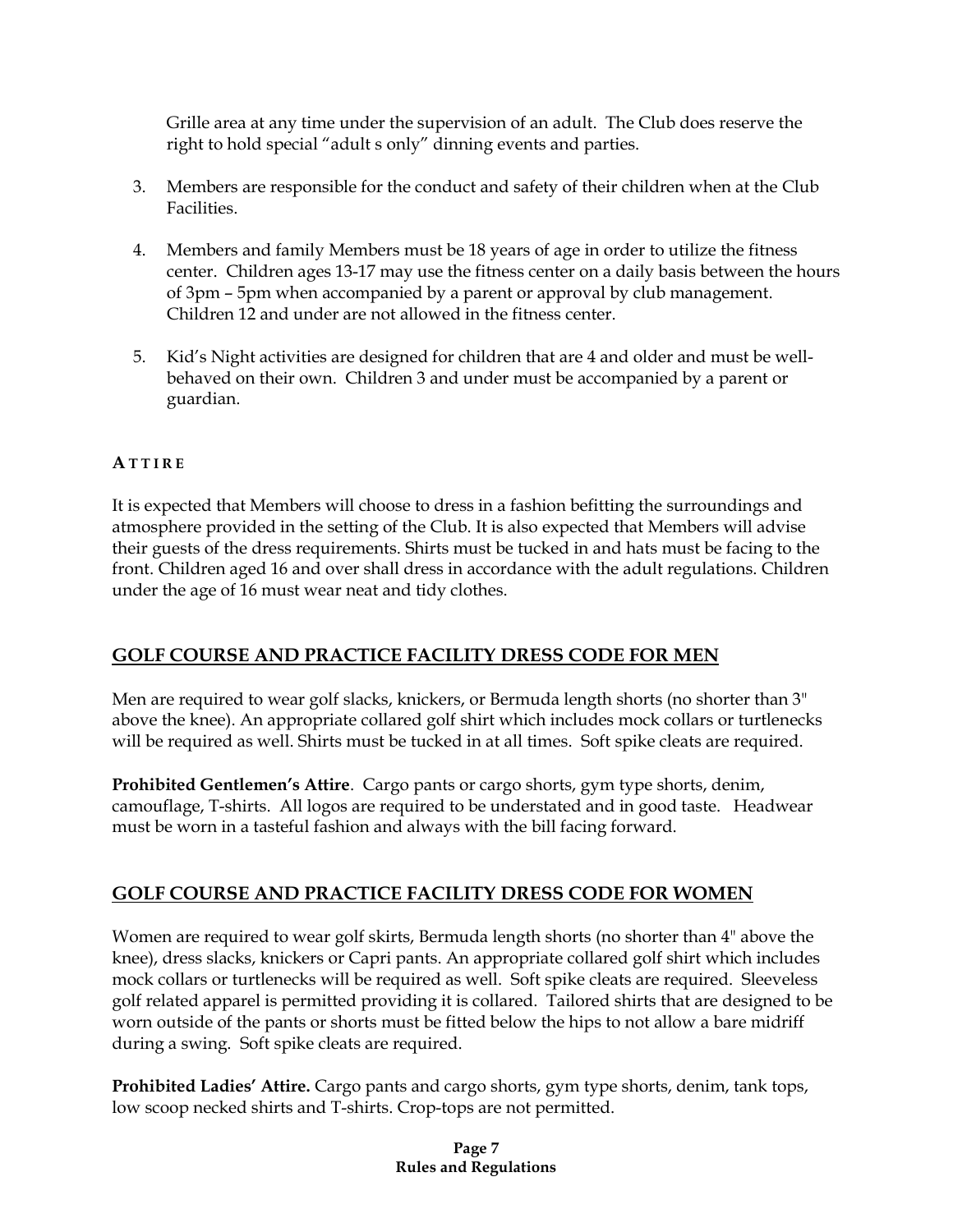# **POINTE 18 BAR AND GRILLE DRESS CODE**

In addition to all proper golf attire outline above the following attire will be permitted:

Men: Shorts, slacks, jeans or fashion denim with no holes or frays, and collared shirts. Women: Shorts, slacks, skirts, jeans or fashion denim with no holes or frays, blouses and collared shirts.

Tennis Apparel may be worn as long as a jacket is worn over a tennis tank or halter top.

Children: Ages 16+ must comply with adult dress code.

**Prohibited Gentlemen's and Ladies' attire.** Swimwear, T-shirts or tank tops are not allowed anytime. Men are not permitted to wear hats at any time except for health or religious reasons or on the patio area.

**The interpretation of the dress code is up to the sole discretion of the Club Management who will deem if attire worn is acceptable or not. The personnel of the Club will have full authority to enforce these Rules and Regulations and any infractions will be reported to the management of the Club.**

# **G U E S T P R I V I L E G E S**

- 1. The Club shall establish the rate of the daily guest fees, charges and the rules and regulations for use of the Club Facilities by guests. Guest privileges may be limited, denied, withdrawn, or revoked at any time for reasons considered sufficient by the Club, in its sole and absolute discretion.
- 2. The Club reserves the right to determine the maximum number of times a particular guest may use the Club Facilities as a guest of a Member during each Membership year and the number of guests a Member can sponsor in a given period. The same guest will only be allowed to frequent the club 12 times in a calendar year.
- 3. Any non-golf member or guest will only be allowed access to the golf facilities six (6) times per calendar year. There is no limit to the amount of times a Golf member can have their immediate family (father, mother, son, daughter, brother, sister or grandchildren) accompany them as guests on the course.
- 4. Guests will be entitled to use the Club Facilities only in accordance with the privileges of the Membership of the sponsoring Member upon payment of daily fees.
- 5. Guest charges for any services will be charged against the sponsoring Member's Club account unless the Club permits cash or credit card payments.
- 6. The sponsoring Member shall be responsible for all charges incurred by the guest. The sponsoring Member is also responsible for the conduct of a guest while at the Club. If the manner, deportment or appearance of any guest is deemed to be unsatisfactory, the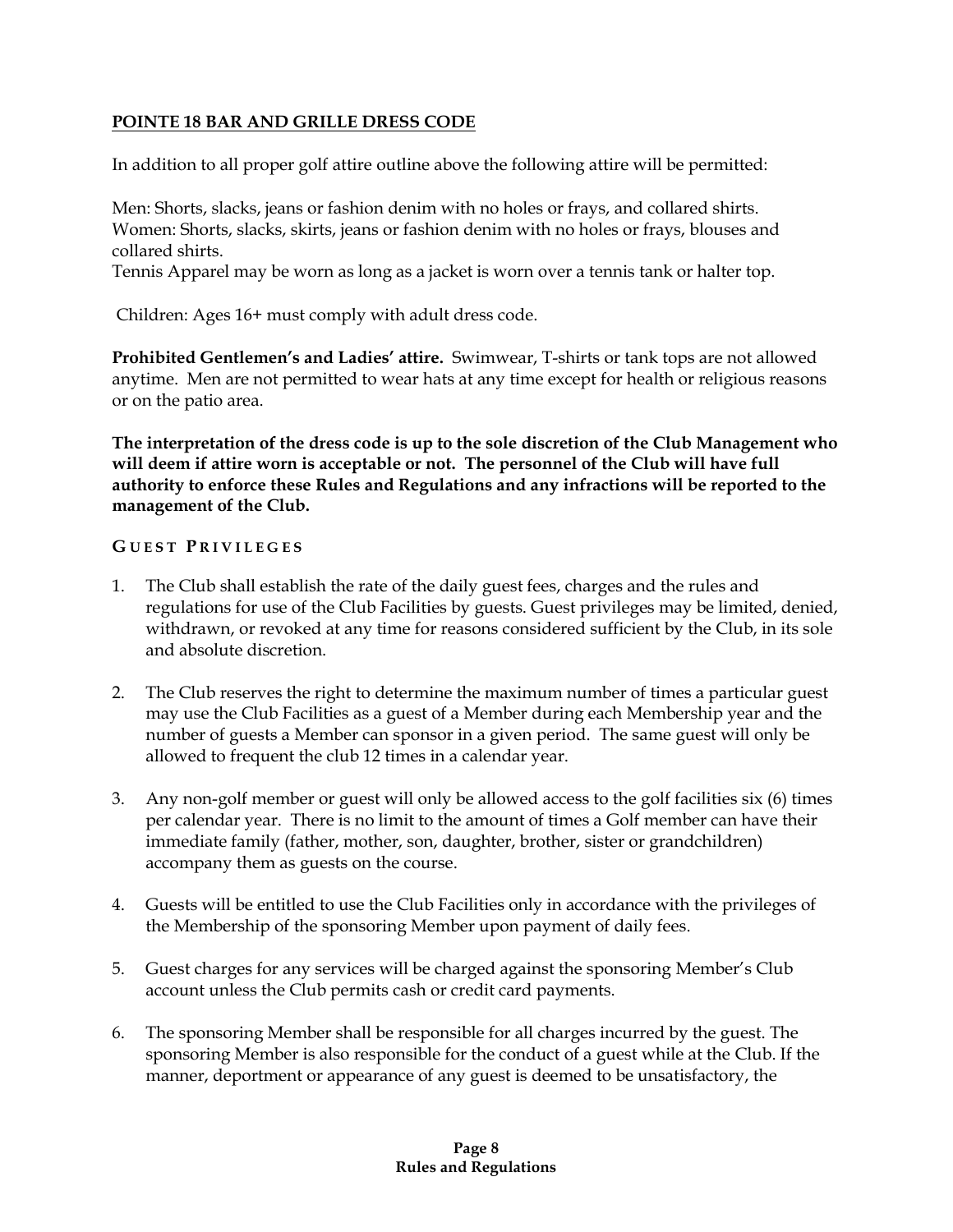sponsoring Member shall, at the request of the Club, cause such guest to leave the premises of the Club.

# **G E N E R A L G O L F R U L E S**

- 1. The Rules of Golf as adopted by the USGA together with the Rules of Etiquette as adopted by the USGA shall be the rules of the Club, except when in conflict with local rules or with any of the rules herein.
- 2. **All** players must check in with the golf shop. Under no circumstances are players permitted to start play from residences. "Cutting-in" is not permitted at any time.
- 3. Practice is not allowed on the golf course. The practice facilities should be used for all practice.
- 4. **All** players who stop after playing nine holes for any reason must occupy the next tee before the following players arrive at the tee or they shall lose their position on the golf course and must get permission from the starter to resume play.
- 5. All tournament play, not including Golden Bear Club golf groups, must be approved in advance by The Director of Golf.
- 6. All players will enter and leave bunkers at the lowest level point to the green and smooth sand over with a rake upon leaving. The rank should then be placed back 6-12 inches in the bunker at the lowest level point.
- 7. All ball marks on the green must be repaired by players.
- 8. All divots must be repaired by players, using sand or the turf that was dislodged from the hitting point.
- 9. Searching for balls ("ball hawking") other than those played by Members of the group is not allowed on the course at any time.
- 10. Speed of play: It is the goal of all players to complete their round in less than 4 hours or in a comfortable and enjoyable amount of time. The layout of the course is designed for this speed of play. There are times i.e. special golf outings, tournaments, weather and cart path restrictions that will require a shorter period of time in some rare cases for speed of play to be extended. However, it is the responsibility of each group to keep pace with the group ahead. If your group falls one complete hole behind the group ahead, you are required to close the gap or lose your position on the course at the discretion of the golf operations staff. It is each group's responsibility to be observant of its position on the course and keep pace. The ranger or any Member of the golf operations staff has the authority to keep play moving at the proper pace for all players' enjoyment. Players unable to keep proper pace may be requested to allow faster players to play through, skip holes to adjust pace, or asked to leave the course.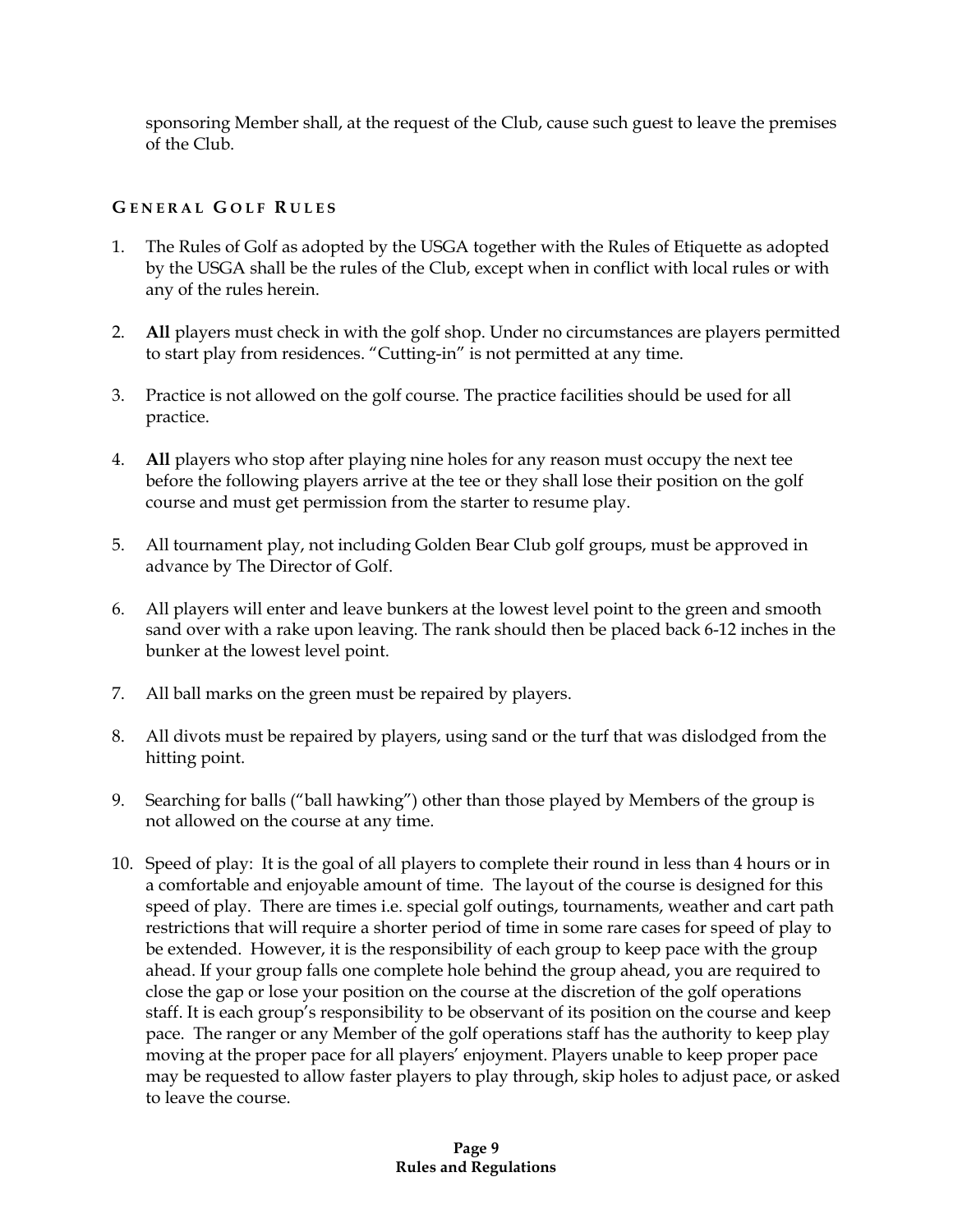- 11. If a player is repeatedly warned for slow play, the Club may take such action as it deems appropriate, including without limitation, restricting the person's use of the golf course during certain times of the day and loss of privileges.
- 12. Each player must have his or her own set of golf Clubs.
- 13. Proper golf attire is required for all players. Please refer to the dress code of our golf and practice facilities on page 7.
- 14. If lightning is in the area, all play shall cease.
- 15. Fishing, jogging, bicycling, skateboarding, rollerblading, roller-skating, or recreational walking is not permitted on the golf course or cart paths at any time, except in connection with activities organized by the Club.
- 16. "Discontinued Play" Policy:

| Cart Refund     |
|-----------------|
| Full Refund     |
| One-Half Refund |
| No Refund       |
|                 |

For Members and local non-Members, the Club will give a rain check. The rain check will count as (1) of the (6) permitted guest rounds upon redemption. For non-Members from out-of-town, the Club will give a refund.

- 17. Singles, twosomes and threesomes may play at the discretion of the golf operations staff. Singles, twosomes, or threesomes should not expect to play through foursomes and should not exert any pressure on the groups ahead. Foursomes shall have the right of way, but should observe proper golf etiquette concerning pace of play and letting faster groups play through.
- 18. Singles, twosomes and threesomes shall be grouped with other players, if available, at the discretion of the golf operations staff.
- 19. Groups of five or more players are no permitted at The Golden Bear Club.

# **S O C I A L M E M B E R S G O L F A C C E S S / P R A C T I C E F A C I L I T Y**

1. Social Members have access to play the golf course six (6) times per calendar year and may bring up to 3 guests with them. The Social member and their guests will be charged at the current guest rate. Social members may not play as a guest of a member after the six (6) rounds have been used during the calendar year.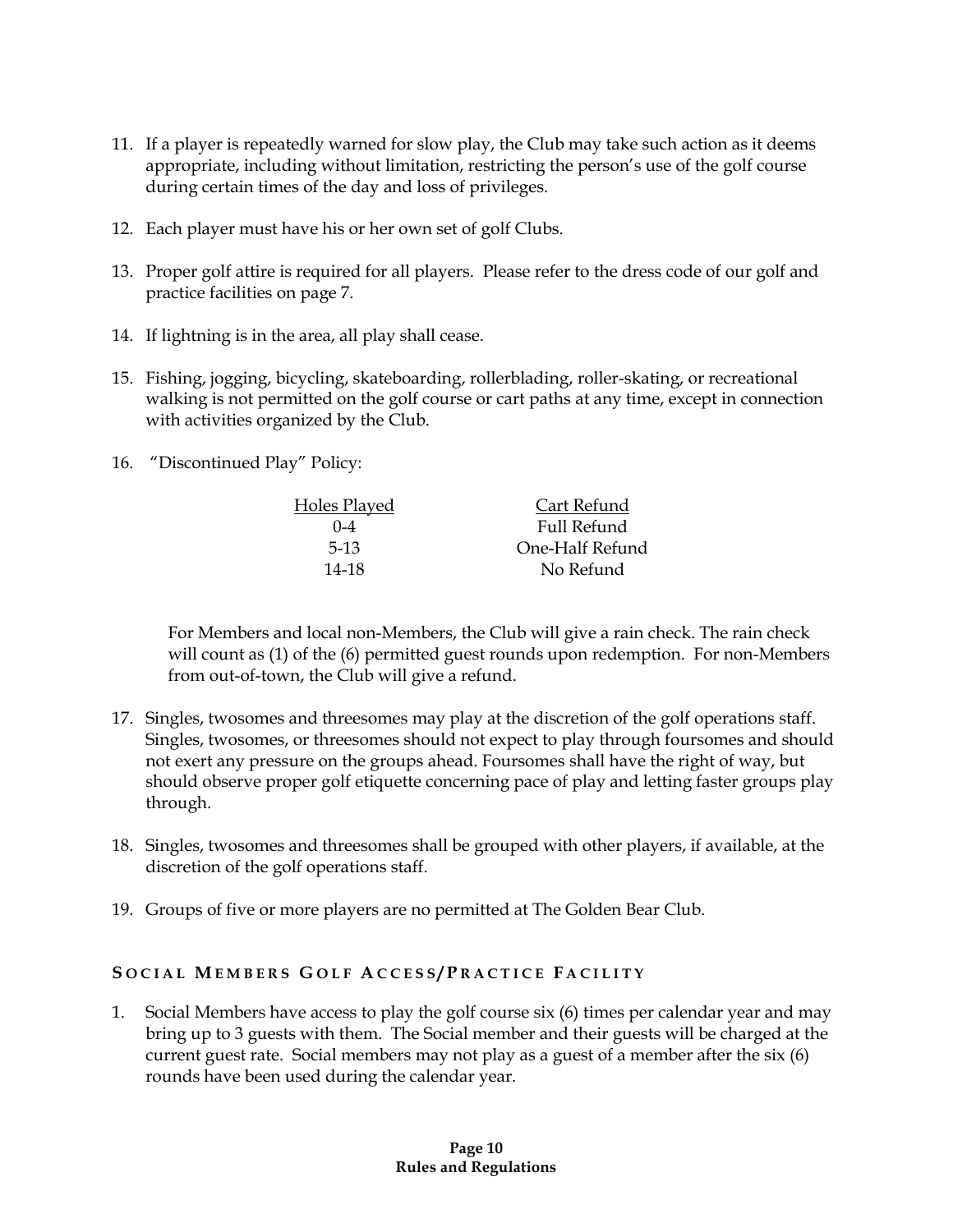2. Social members may use the driving range and practice facilities for a daily fee that must be paid in the golf pro shop before accessing the range.

# **H O U R S O F P L A Y**

The hours of play and golf shop hours shall be posted in the golf shop or accessible on the member's website. The golf operations staff shall determine when the golf course is fit for play.

# **G O L F S T A R T I N G T I M E S**

- 3. All players must have a starting time reserved through the golf operations staff. The staff shall assign the starting time depending on availability.
- 4. Starting times may be booked 30 days in advance or made in person or by phone during golf shop hours. Social members may book 48 hours in advance.
- 5. The club will not allow any standing tee-times, except for club run member events.
- 6. Members may only book for themselves and up to 3 additional players at a time unless otherwise approved by the head golf professional.
- 7. The golf operations staff must approve starting time changes.
- 8. Players who fail to cancel their starting time twenty-four hours prior to their scheduled starting time will be charged a fee for the unused rounds as determined by the Club and may lose advance sign-up privileges.

# **R E G I S T R A T I O N**

- 1. All Members and guests must register in the golf shop before beginning play.
- 2. Failure to check in and register ten minutes prior to a reserved starting time may result in assignment of another starting time or cancellation, at the discretion of the golf operations staff and/or the starter.

# **P R A C T I C E R A N G E**

- 1. The practice range is open during normal operating hours (0700hrs 1900hrs) as posted in the golf shop. The practice range may be closed for general maintenance or special events at the Club's discretion.
- 2. Both ends of the practice range are closed on Monday. This includes Driving Range, Chipping Green, and all Putting Greens.
- 3. Range balls are for use on the practice range and may not be used on the golf course.
- 4. Range balls and range ball containers may not be removed from Club property. Any member seen in violation of this policy will be suspended.

#### **Page 11 Rules and Regulations**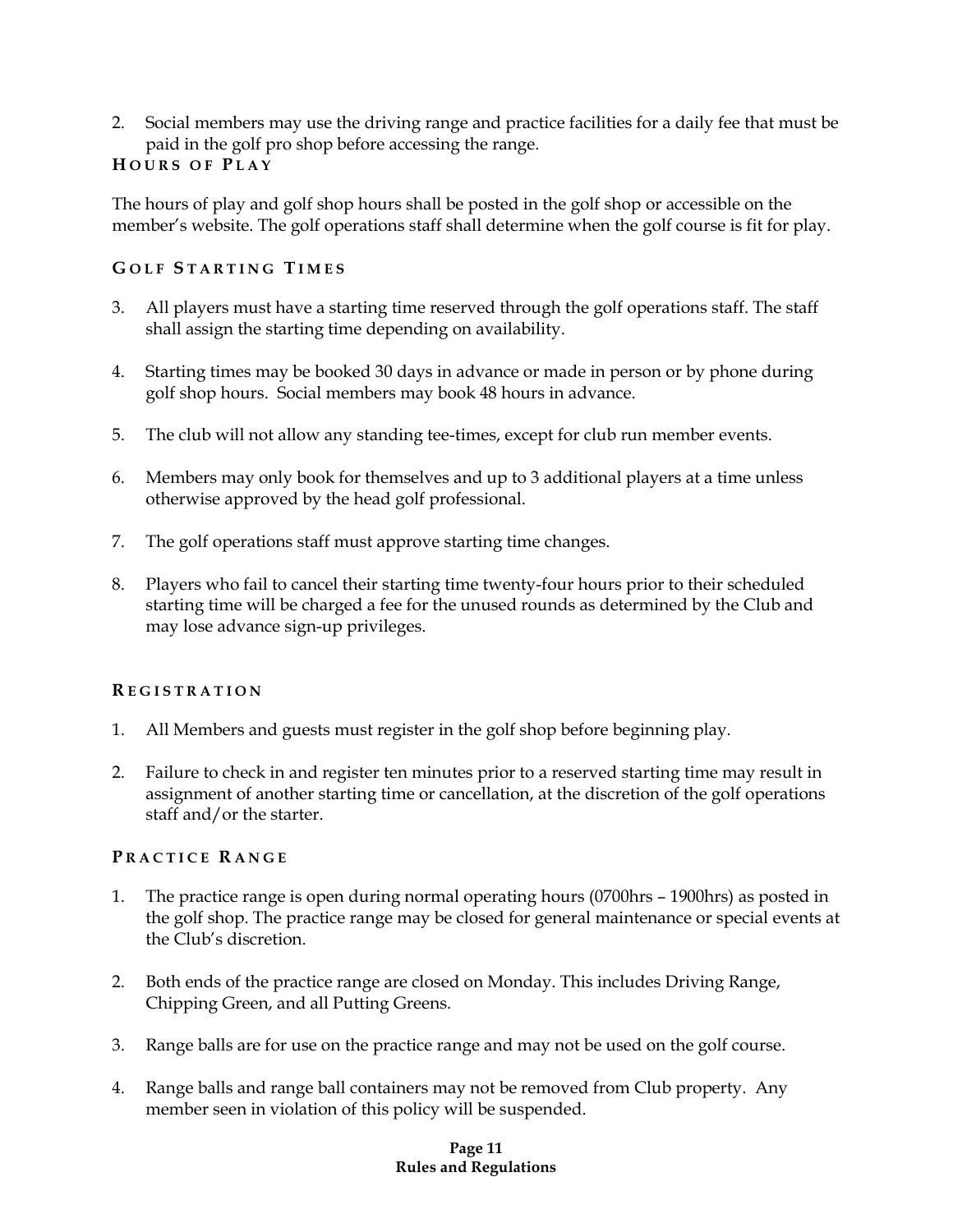- 5. Golf carts are not permitted on any tee area. Parking of golf carts is only allowed in designated areas. Members End - Behind the rope, 1<sup>st</sup> tee side, cart path only.
- 6. Balls must be hit from designated areas. No hitting is permitted from the rough or sides of the practice range.
- 7. Divots on the driving range should be hit in vertical lines.



- 8. Proper golf attire is required at all times on the practice range and golf course.
- 9. Handbag ball shaggers are not permitted.
- 10. Social Members are only allowed to practice on the 1st tee side of the range after checking in at the Pro Shop to pay their daily fee.
- 11. Lessons by unauthorized professionals are prohibited.

# **G E N E R A L G O L F C A R T R U L E S**

- 1. Golf carts shall not be used by a Member or guest on the Club Facilities without proper assignment and registration in the golf shop.
- 2. Golf carts may only be used on the golf course when the course is open for play.
- 3. Each operator of a golf cart must be at least sixteen years of age and have a valid U.S. driver's license.
- 4. Only two persons and two sets of golf Clubs are permitted per golf cart.
- 5. Pull carts are not permitted.
- 6. Obey all golf cart traffic signs.

#### **Page 12 Rules and Regulations**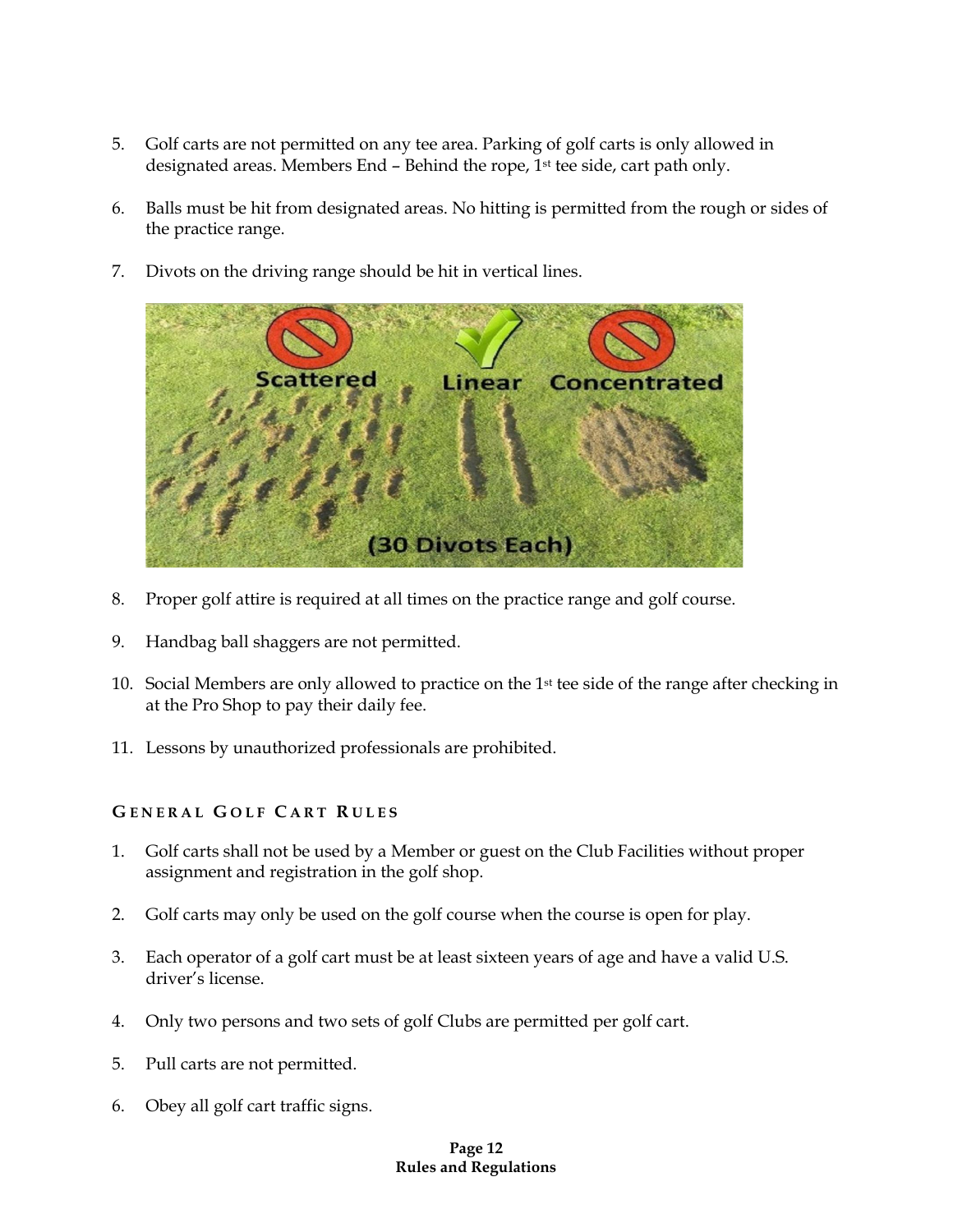- 7. Golf carts must stay on cart paths where applicable and must be kept twenty feet from greens.
- 8. Be careful to avoid soft areas on fairways, especially after rains. Use roughs wherever possible.
- 9. Operation of a golf cart is at the risk of the operator. Persons who are legally intoxicated or appear to be legally intoxicated may not operate a golf cart. Cost of repair to a golf cart which is damaged by the Member or a family Member or guest of a Member, shall be charged to the Member, or in the case of damage by a guest of the Club, to the guest. Each Member and guest of the Club shall be held fully responsible for any and all damages, including damages to the golf cart, that are caused by the misuse of the golf cart by the Member, his or her family Members or guests of the Member, or guest of the Club and shall reimburse the Club and/or any operator of the Club for any and all damages the Club may sustain by reason of misuse.
- 10. Each Member and guest of the Club accepts and assumes all responsibility for liability connected with operation of the golf cart. The Member and guest of the Club also expressly indemnifies and agrees to hold harmless the Indemnified Parties from any and all damages, whether direct or consequential, arising from or related to the use and operation of the golf cart.
- 11. "Course closed" or "hole closed" signs are to be adhered to without exception.
- 12. Violations of the golf cart rules may result in loss of golf cart privileges and/or playing privileges.

# **P R I V A T E G O L F C A R T R U L E S**

- 1. The right to use a privately owned golf cart is a non-transferable and non-assignable personal right and is available only to resident Members of the Club.
- 2. Members may purchase a golf cart, which must conform to fleet carts.
- 3. Golf cart owners must store their golf carts on their own property and golf carts need to be driven, not trailered to the Club.
- 4. Golf cart owners, when playing together, or with a non-cart owner, must abide by the rules of one golf cart for every two players.
- 5. Any person who is not a golf cart owner and who is riding, as the second person on a privately owned golf cart must pay the regular golf cart fee before beginning play.
- 6. The Club will establish the safety specifications that all privately owned golf carts must meet. All privately owned golf carts must include a rearview mirror, reflectors with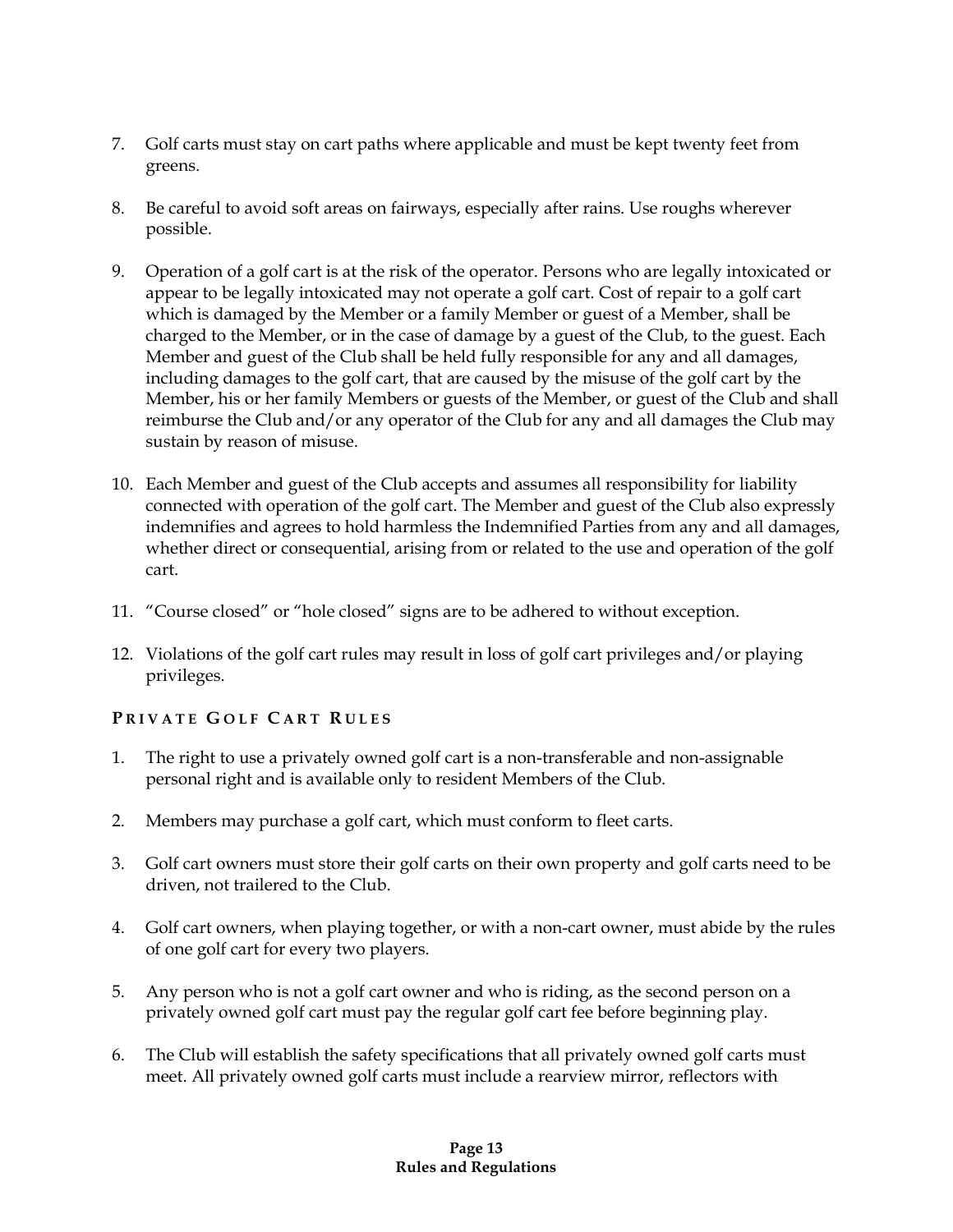warning devices in both the front and rear of the golf cart and any other safety equipment required by the Club.

- 7. Privately-owned golf carts must be approved by the Club as complying with the appearance, safety and other standards set forth herein and as may be established by the Club.
- 8. All owners of privately owned golf carts shall be required to sign a release of liability agreeing to hold the Club and its affiliates harmless as a result of any loss or damage relating to the ownership or operation of the golf cart.
- 9. Each year a Member with a privately-owned golf cart shall be required to register the cart and to provide the Club with proof that the operation of the golf cart is covered by a liability insurance policy for the Member with policy limits in such amounts as established and shall require that such policy provide that it can only be canceled upon thirty days prior written notice to the Club. The golf cart owner must also name the Club as an additional insured.
- 10. Members using a privately-owned golf cart will be fully responsible for any and all damages caused by the use or misuse of the golf cart by anyone operating it or otherwise, and the Members shall reimburse the Indemnified Parties for any and all damages they may sustain by reason of use or misuse, including without limitation, damage to other golf carts and any property of the Club.
- 11. A trail fee for privately owned golf carts will be established by the Club. The trail fees will be billed on a Membership year basis with January 1st the effective date. The trail fee is non-refundable. The trail fees shall not be prorated, except for the first year a Member applies for private cart privileges.
- 12. An identification number and a decal will be issued for the cart when proof of liability insurance and payment of the trail fee are received. The identification number and decal must be placed on the driver's side bottom left corner of the windshield. A staff member will apply the sticker for you to ensure proper placement.
- 13. Members with a privately owned golf cart must check or get approval from the golf shop prior to beginning play on the course.
- 14. When a Member-owned golf cart is no longer used in the privately owned golf cart program, all stickers and decals must be removed. Privately owned golf carts without a trail fee decal will not be allowed access to the golf course and will be deemed as trespassing.
- 15. Members with privately owned golf carts are required to ensure that their private golf carts are restricted to licensed drivers who will operate the cart in a safe, prudent manner and in accordance with all governmental regulations.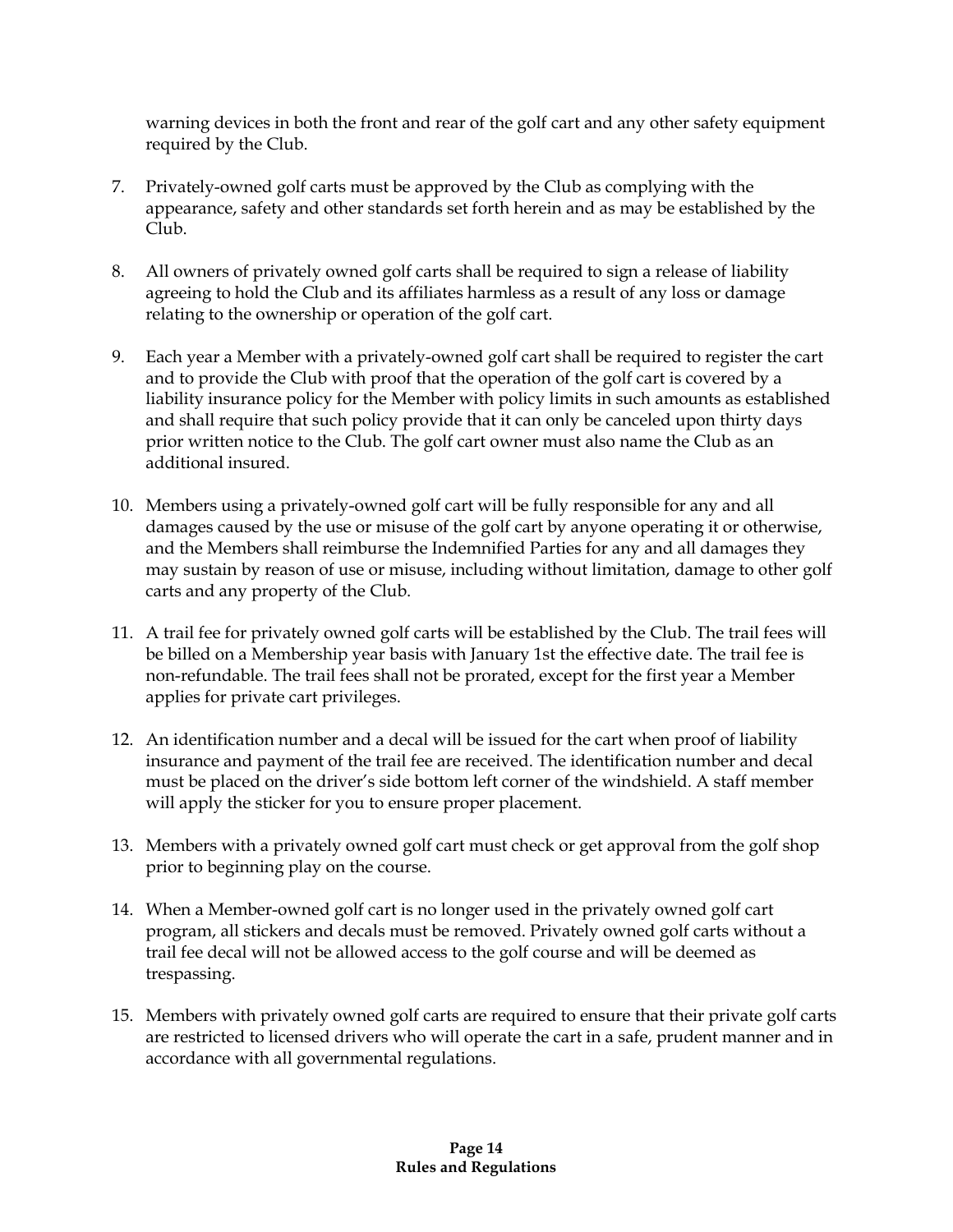- 16. Trail fee golf carts shall be driven on the golf course only when the golf course is open for play.
- 17. Violations of these rules and regulations WILL result in the revocation of privately owned golf cart privileges, playing privileges and/or a suspension or termination of Membership privileges.

# **H A N D I C A P S**

- 1. Handicaps are computed under the supervision of the golf professional staff in accordance with the current USGA Handicap System.
- 2. All Members and their guests with a USGA approved handicap may participate in Club tournaments. The golf shop personnel may review all handicaps submitted.
- 3. Members are responsible for turning in and posting all their scores on a daily basis. The golf shop will post scores from any club run events and shall assist any Members needing help with the posting procedures.
- 4. Accurate records are to be kept of scores turned in and recorded for all full rounds played. The golf shop personnel shall determine if there are violations by Members in turning in their scores.
- 5. Golf shop personnel shall have the authority to adjust handicaps for competition with proper documentation.
- 6. The Golf Shop reserves the right to form a membership committee.
- 7. The maintenance cost of maintaining a handicap for golf members is billed at \$2.00 per month.

# **G O L F C O U R S E E T I Q U E T T E**

Persons using the golf course should do their part to make a round of golf a pleasant experience for everyone at the Club. Here are some guidelines:

- 1. Play ready golf. Anticipate the Club or Clubs you may need, and go directly to your ball. Always be near your ball to play promptly when it is your turn. If a player is delayed in making his shot, it would be courteous for such player to indicate to another player to play, which should not be deemed playing out of turn.
- 2. Study and clear the line of your putt while others are doing the same. Be ready to putt when it is your turn.
- 3. Be sociable, but reserve your extended conversations for after your golf rounds.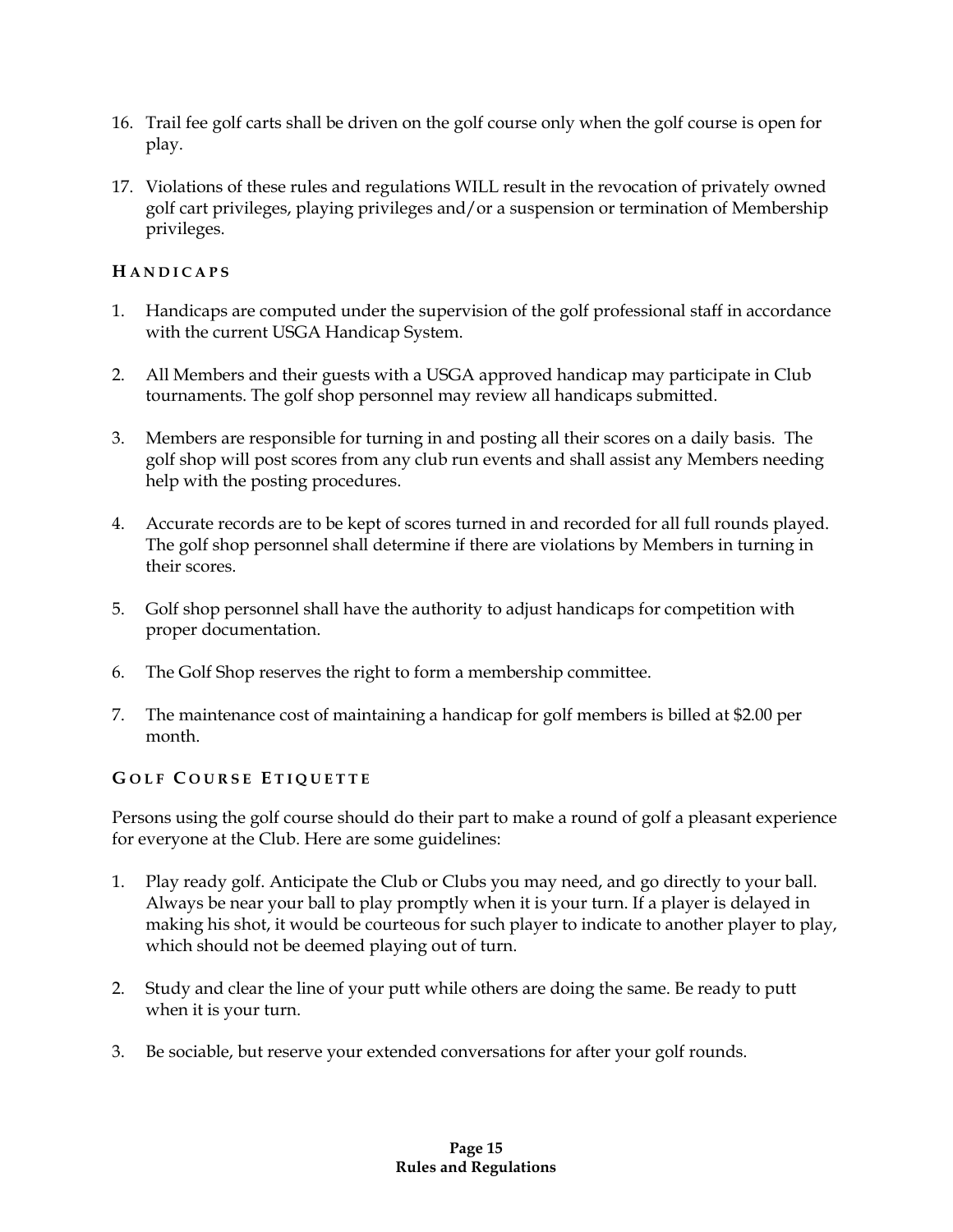- 4. When approaching a green, park your golf cart on the cart path on the best direct line to the next tee. This can save significant time. Never leave the golf cart in front of the green where you will have to go back and get it while the following players wait for you to get out of the way.
- 5. All par 3's are cart path only, no matter the day, time, or weather.
- 6. When play of a hole is completed, leave the green promptly and proceed to the next tee without delay. Do the scoring for the completed hole while the others in your group are playing from the next tee.
- 7. If you are not holding your place on the course (see General Golf Rules), allow the players behind to play through. Do the same if you stop to search for a lost ball.
- 8. The golf rangers and golf operations staff will report slow play and all breaches of golf etiquette to the golf shop personnel, which will take the appropriate action.

# **G E N E R A L T E N N I S R U L E S**

- 1. The Rules of Tennis of the U.S.T.A. shall apply at all times, except when in conflict with the local rules or with any of the rules herein.
- 2. Court reservations may be made online.
- 3. At the end of their playing period, players must promptly relinquish their court to the next players. Once a Member is off the court, the Member may sign up for the next available court time.
- 4. Singles may each play on a court for Two hour and doubles may play on a court for two hours, except for certain times designated by the Club.
- 5. Proper tennis attire as determined by the golf pro shop is always required.
- 6. Proper Tennis Attire

Men – Tennis Shoes, Collared Shirts, Polos, Performance Shirts, Compression Shirts, Shorts, Wind pants, Athletic pants.

Ladies – Tennis Shoes, Tennis Shoes, Collared Shirts, Polos, Performance Shirts, Compression Shirts, Shorts, Wind pants, Athletic pants, skirts, and athletic tops.

Prohibited at Tennis Courts – Shirtless, Street shoes, Jeans, T-Shirt, Tank Top.

7. Skateboards, bicycles, roller skates, roller blades, etc., are not permitted on the tennis courts.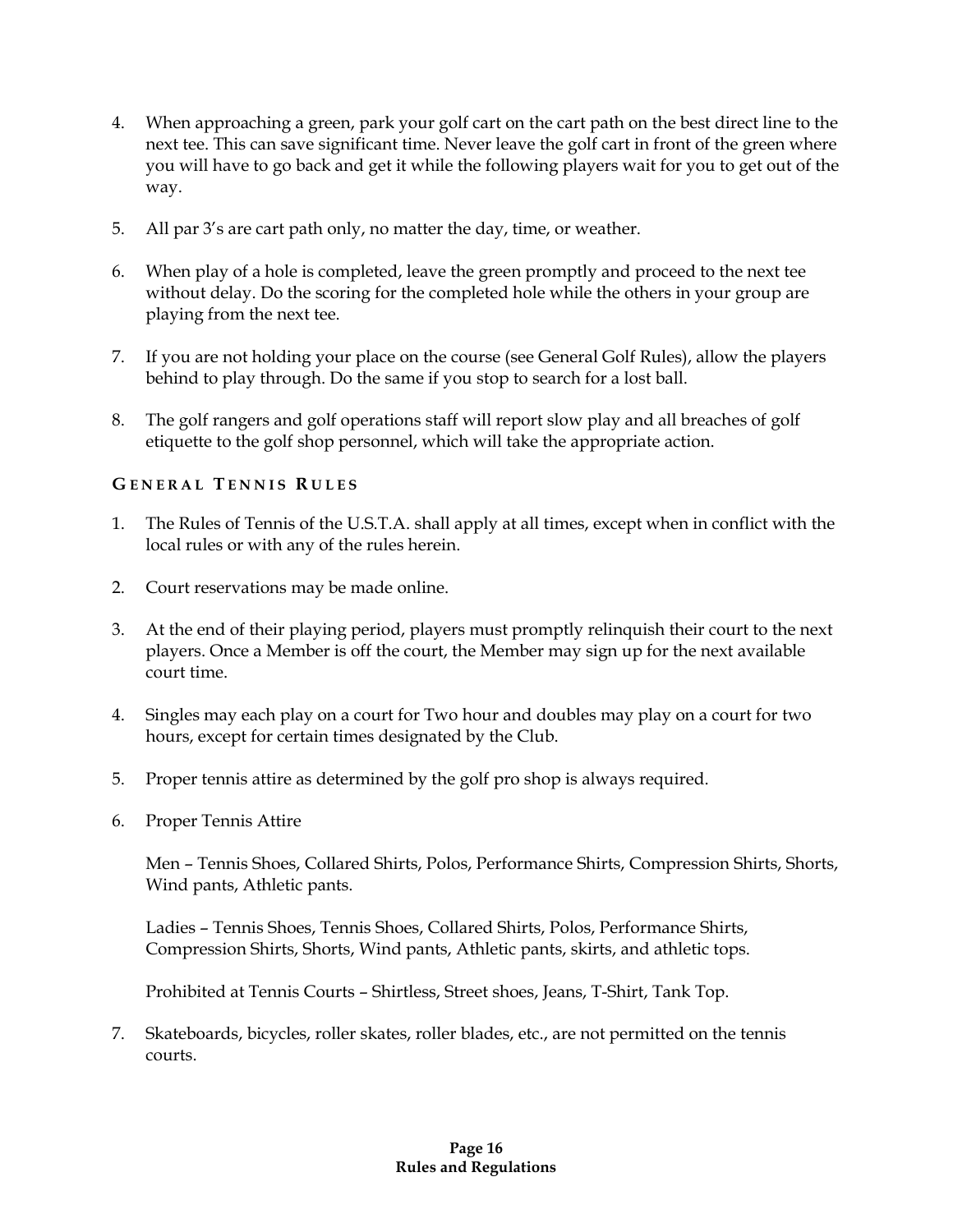- 8. Proper tennis etiquette should be observed at all times. Excessive noise, racquet throwing or profanity will not be permitted at any time. Trash and other litter must be deposited in the proper receptacles.
- 9. Use of the tennis courts shall be subject to the control of the Club and the operator of the tennis courts at all times. The golf pro shop shall determine the suitability of the courts for play. Courts will be closed when necessary for maintenance operations, when dictated by safety considerations, or under adverse weather conditions. The golf pro shop or operator of the tennis courts may reserve the courts for special events.

# **G E N E R A L P O O L R U L E S**

- 1. Use of the pool at any time is at the swimmer's own risk. Any injuries or accidents should be reported to the management immediately.
- 2. Children sixteen years and younger must be accompanied by an adult.
- 3. Children who cannot swim must be accompanied by a parent or guardian at all times while in the pool area.
- 4. Except as otherwise permitted by the Club, children must be three years of age and toilet trained to use the pool. Children wearing diapers are not permitted in the pool unless it is an Orange County approved diaper designed to use in pools.
- 5. The pool is officially closed when a "CLOSED" sign is posted.
- 6. Showers are required before entering the pool.
- 7. Bottles, glass objects, drinking glasses and sharp objects are not permitted in the pool area. Trash should be placed in the containers located throughout the pool area.
- 8. All swimmers must wear swimming attire. Cut-offs, dungarees, and Bermuda shorts are not considered appropriate swimwear. Proper non-swim attire is required at all times in the Clubhouse, other than in the locker rooms. Shoes or other foot coverings and caftans or shirts must be worn outside the swimming pool area.
- 9. Radios with headsets may be listened to if played at a sound level, which is not offensive to other Members and guests.
- 10. Animals, bicycles, skateboards, play balls of any type and coolers are restricted from the pool areas.
- 11. Lifesaving and pool cleaning equipment should be used only for the purposes intended.
- 12. Running, ball playing and hazardous activity are not permitted in the pool area. Pushing, dunking, and dangerous games are prohibited.
- 13. Diving is not permitted unless otherwise indicated at the pool.

#### **Page 17 Rules and Regulations**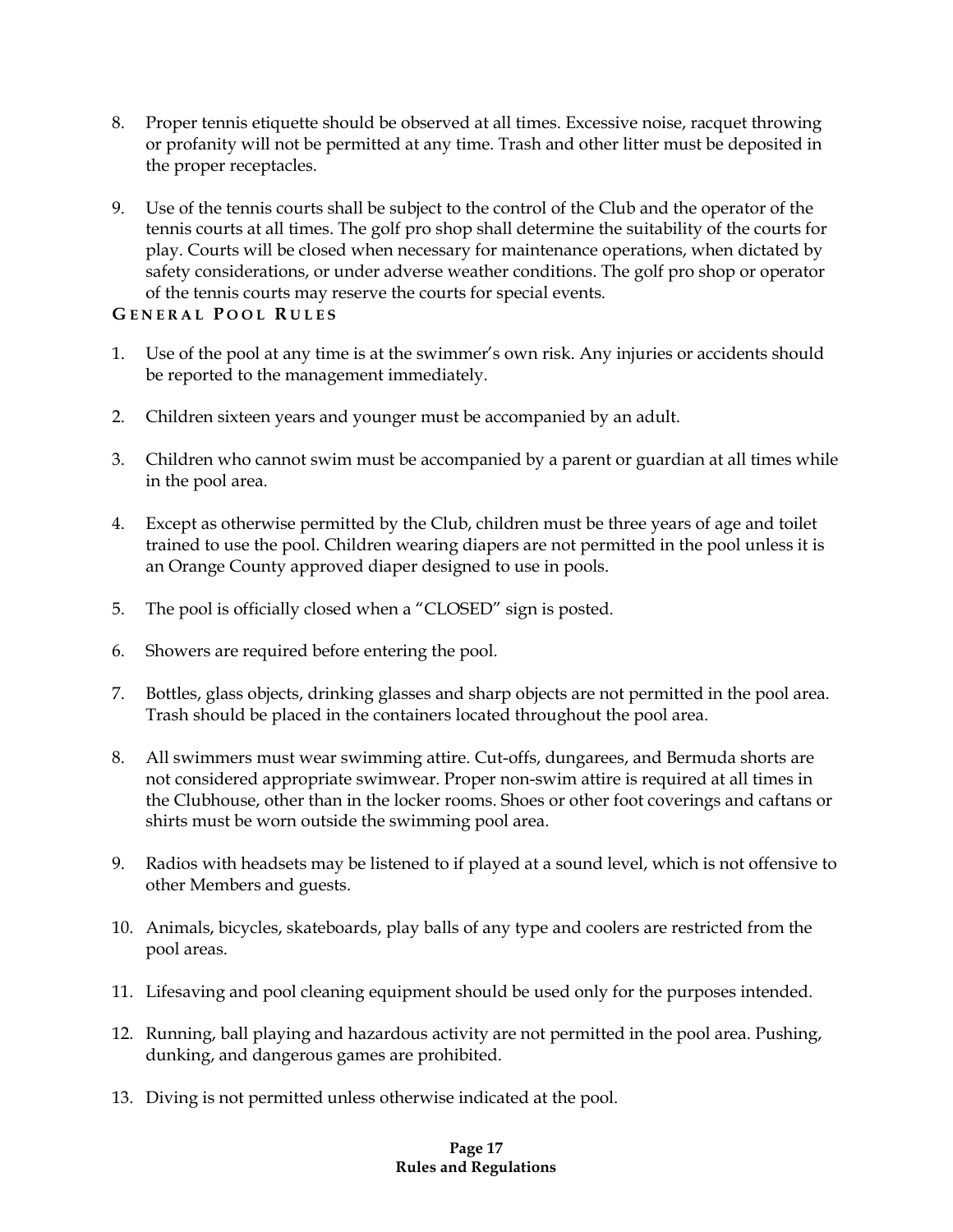- 14. Snorkeling equipment, other than a mask and snorkel, are not to be used in the pool area except as part of an organized course of instruction.
- 15. Throwing footballs, Frisbees, tennis balls, or other objects, spitting or spouting water, and tag games are not allowed in the pool area. The pool staff has the authority to expel from the pool area anyone who fails to cooperate in following these Pool Rules or whose conduct is otherwise unbecoming of a Member.
- 16. Swimming parties must be arranged through the Club in advance of the occasion.
- 17. All persons using pool furniture are required to cover the furniture with a towel when using suntan oils and lotions. The use of these oils and lotions could stain or damage the furniture.
- 18. All persons using the pool area are urged to cooperate in keeping the area clean by properly disposing of towels, cans, cigarettes, etc.
- 19. Flotation devices are permitted for non-swimming children up to five years of age. Small toys such as balls, water guns, rings, etc., may be permitted, depending on the number of persons in the pool and the manner in which the toys are used. Tire inner tubes are not permitted.
- 20. Persons who leave the pool area for over thirty minutes must relinquish lounges and chairs by removing all towels and personal belongings. Saving chairs for persons absent from the pool area is prohibited.
- 21. Swim instructors must be approved by The Club

# **G E N E R A L F I T N E S S R U L E S**

- 1. All Members must register for access to the fitness center.
- 2. All persons using the fitness facilities do so at their own risk and may be required to execute such forms releasing the Club from liability for their use of the Club's Facilities as determined from time to time.
- 3. It is the responsibility of all persons using the fitness facilities to consult with their physician, and such person should be in good physical condition and have no physical, medical or psychological conditions, disabilities, impairments or ailments, chronic or otherwise, which would preclude, impair or prevent the Member from using the fitness equipment or amenities or engaging in active or passive exercise. Members assume full risk of loss and responsibility for damage to their health if the foregoing representations are not and do not continue to remain true.